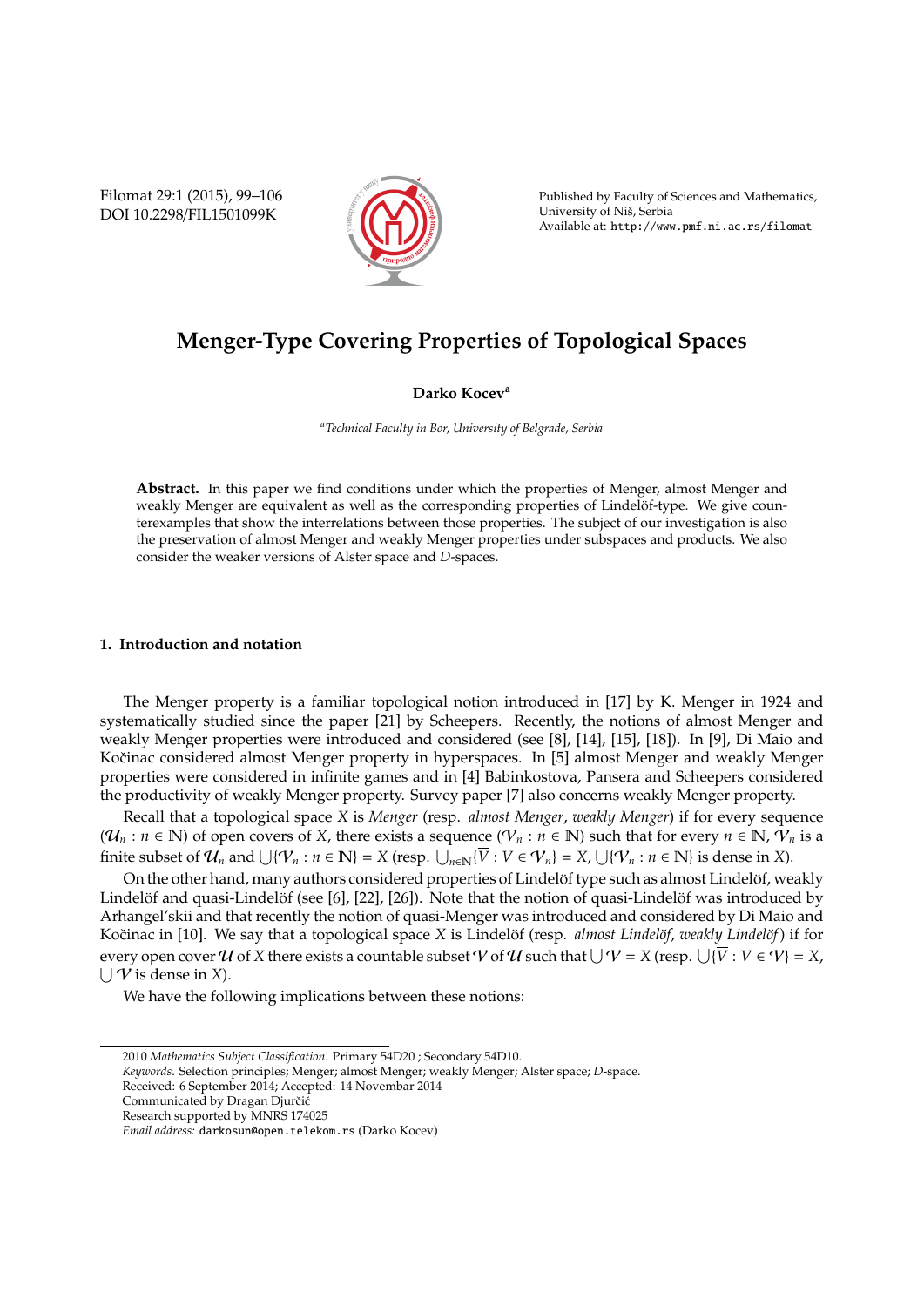Menger  $\rightarrow$  almost Menger  $\rightarrow$  weakly Menger ↓ ↓ ↓ Lindelöf → almost Lindelöf → weakly Lindelöf

Neither of these implications is reversible. Pansera in [18] gave examples showing that weakly Menger property does not imply almost Menger property even in Tychonoff spaces. In [14] we showed that there exists a topological space which is almost Menger and not Lindelöf and therefore, not Menger. Recently, Sakai in [19] gave an example of a topological space which is Lindelöf and not weakly Menger. So, in the previous diagram no other implication holds between given notions.

In Section 1 we examine conditions under which some of these notions are equivalent.

In Section 2 we investigate the behavior of almost Menger and weakly Menger properties with respect to subspaces and products. We also consider the almost version of Alster property.

In [3] Aurichi proved that Menger spaces are *D*-spaces. In Section 4 we study the analogous assertions for the almost version of Menger property.

Let *X* be a topological space. We use the following notation:

O – the collection of all open covers of *X*;

 $\mathcal{D}$  – the collection of all families  $\mathcal U$  of open subsets of  $X$  such that  $\bigcup \mathcal U$  is dense in  $X$ ;

 $\overline{O}$  – the collection of all families U of open subsets of X such that  $\{\overline{U} : U \in \mathcal{U}\}\$ is a cover of X.

Let A and B be collections of open subsets of a topological space *X*. Then the symbol  $S_1(\mathcal{A}, \mathcal{B})$  denotes the selection hypothesis that for each sequence  $(A_n : n \in \mathbb{N})$  of elements from  $A$  there exists a sequence  $(B_n : n \in \mathbb{N})$  such that for each  $n \in \mathbb{N}$ ,  $B_n \in A_n$  and  $\{B_n : n \in \mathbb{N}\}$  is an element of B and  $S_{fin}(\mathcal{A}, \mathcal{B})$  denotes the selection hypothesis that for each sequence  $(A_n : n \in \mathbb{N})$  of elements from  $\mathcal A$  there exists a sequence  $(B_n : n \in \mathbb{N})$  so that  $B_n$  is a finite subset of  $A_n$  for each  $n \in \mathbb{N}$  and  $\{B_n : n \in \mathbb{N}\}\$ is an element from  $\mathcal{B}$ .

Note that a topological space *X* is Menger (resp. almost Menger, weakly Menger) if it satisfies the selection hypothesis  $S_{fin}(O,O)$  (resp.  $S_{fin}(O,O)$ ,  $S_{fin}(O, O)$ ).

Other notation and terminology are as in [12].

## **2. Conditions of equivalence**

In [14] it was shown that in regular spaces, Menger property and almost Menger property are equivalent. The following example shows that in Urysohn spaces the equivalence of these properties fails.

**Example 2.1.** A Urysohn, first countable, almost Menger space which does not have the Menger property.

Let R be the set of real numbers with the Euclidean topology  $\tau$  and let Q be the set of rational numbers. We define  $\tau'$ , the pointed rational extension of R (see [23], Example 68), to be the topology generated by  ${x} \cup (Q \cap U)$ , where  $x \in U \in \tau$ .

( $\mathbb{R}, \tau'$ ) is Urysohn, because ( $\mathbb{R}, \tau$ ) is Urysohn and closures of open sets in τ and τ' are equal. ( $\mathbb{R}, \tau'$ ) is not Lindelöf and therefore it is not Menger. Since the closures of open sets in  $(\mathbb{R}, \tau')$  are the same as in the Euclidean topology and  $(\mathbb{R}, \tau)$  is Menger, then  $(\mathbb{R}, \tau')$  is almost Menger.

On the other hand, weakly Menger and almost Menger properties are not equivalent in regular spaces. Pansera proved even more (see [18]): that there exists a Tychonoff, weakly Menger space that is not almost Menger. We give an example of regular, weakly Menger space which is not almost Menger.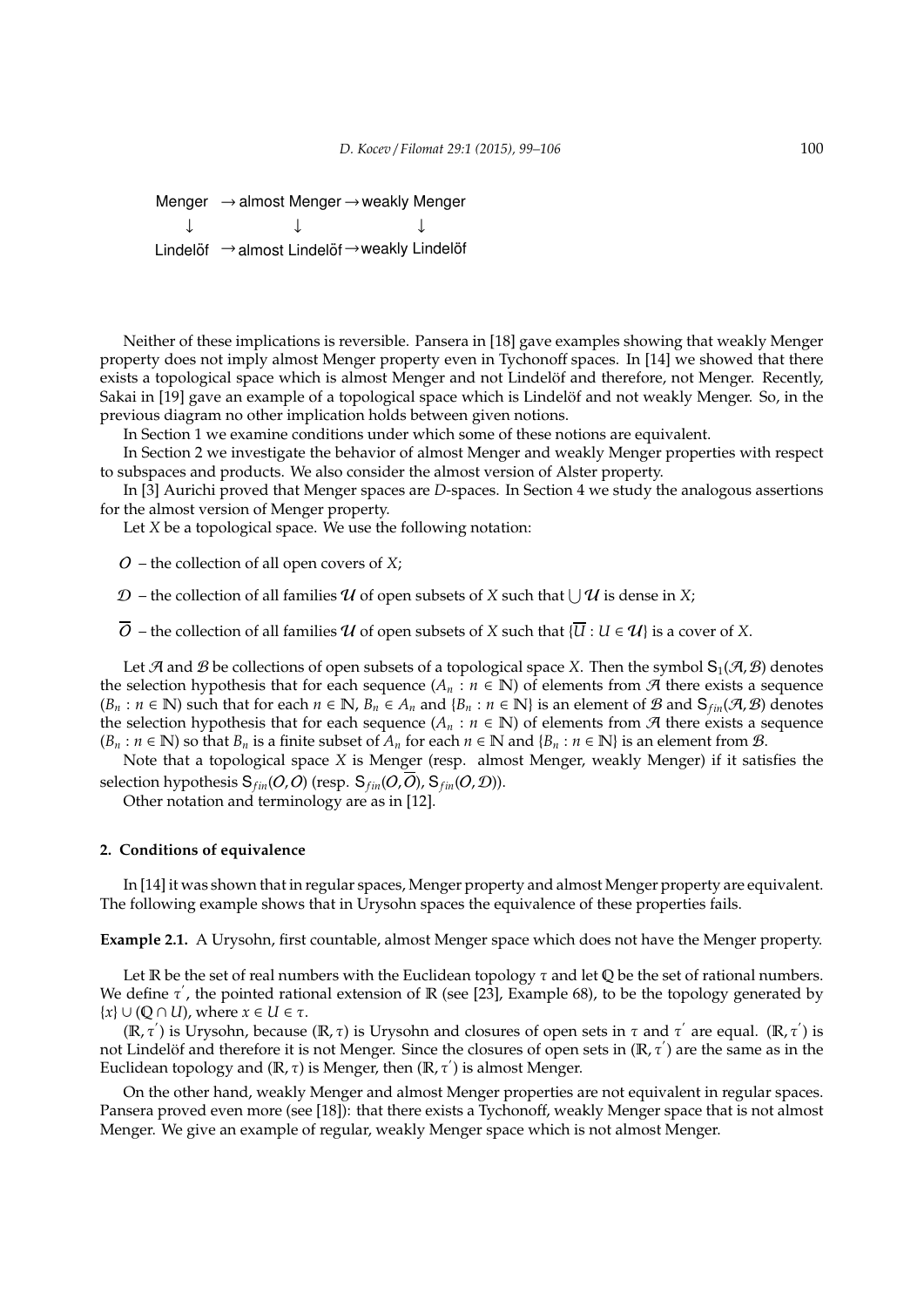**Example 2.2.** A regular, separable weakly Menger space which is not almost Menger.

Let  $\mathbb R$  be the set of reals numbers,  $\mathbb I$  the set of irrational numbers and  $\mathbb Q$  the set of rational numbers and for each irrational *x* we choose a sequence { $r_i : i \in \mathbb{N}$ } of rational numbers converging to it in the Euclidean topology. The rational sequence topology τ (see [23], Example 65) is then defined by declaring each rational open and selecting the sets  $U_\alpha(x) = \{x_{\alpha,i} : i \in \mathbb{N}\} \cup \{x\}$  as a basis for the irrational point *x*. If  $r \in \mathbb{Q}$ , then the closure of  $\{r\}$  with respect to  $\tau$  is equal  $\{r\}$ , and for every  $x \in \mathbb{I}$ , the closure of  $U_\alpha(x)$  is equal  $U_\alpha(x)$ . For every  $n \in \mathbb{N}$   $\mathcal{U}_n = \{r : r \in \mathbb{Q}\} \cup \{U_n(x) : x \in \mathbb{I}\}\$ is an open cover of  $(\mathbb{R}, \tau)$ .  $(\mathbb{R}, \tau)$  does not have the almost Menger property because every  $x \in \mathbb{I}$  belongs to closure of only one element from  $\mathcal{U}_n$  for each  $n \in \mathbb{N}$  and since II is uncountable, we can not find a sequence ( $V_n : n \in \mathbb{N}$ ) of finite subsets of  $\mathcal{U}_n$  for every  $n \in \mathbb{N}$  such that every  $x \in \mathbb{I}$  is covered by  $\bigcup_{n\in\mathbb{N}}\{\overline{V}: V\in\mathcal{V}_n\}$ . On the other hand,  $(\mathbb{R},\tau)$  is weakly Menger, because Q is dense in  $(\mathbb{R}, \tau)$ . Note that this space is not Lindelöf, so this space can be used also as an example of weakly Menger and not Lindelöf space.

It is natural to ask under which conditions these properties are equivalent. In Theorem 9 from [18] it is proved that in hypocompact spaces the properties of Menger and almost Menger are equivalent. The following proposition answers Pansera's question from [18] concerning conditions under which weakly Menger and almost Menger properties are equivalent.

Recall that a topological space *X* is *P-space* if every intersection of countably many open subsets of *X* is open. The following assertion holds:

## **Proposition 2.3.** *If a topological space* (*X*, T ) *is weakly Menger P-space, then* (*X*, T ) *is almost Menger.*

*Proof.* Let  $(\mathcal{U}_n : n \in \mathbb{N})$  be a sequence of open covers of *X*. Since *X* is weakly Menger, there exists a sequence  $(V_n : n \in \mathbb{N})$  such that for every  $n \in \mathbb{N}$ ,  $\hat{V}_n$  is a finite subset of  $\mathcal{U}_n$  and  $\bigcup_{n \in \mathbb{N}} \cup \hat{V}_n$  is dense in *X*. Let  $x \in X$ . By the condition of theorem, the intersection of every countable family of open subsets of *X* is open and hence, every countable union of closed sets is closed. So,  $\bigcup_{n\in\mathbb{N}}\{\overline V:V\in\mathcal{V}_n\}$  is the closed subset of  $X.$  Since  $\overline{\bigcup_{n\in \mathbb{N}} \cup \mathcal{V}_n}$  is the least closed set that contains  $\bigcup_{n\in \mathbb{N}} \cup \mathcal{V}_n$ , we have that  $\overline{\bigcup_{n\in \mathbb{N}} \cup \mathcal{V}_n} \subseteq \bigcup_{n\in \mathbb{N}} \{\overline{V}: V\in \mathcal{V}_n\},$  so  $\bigcup_{n \in \mathbb{N}} {\{\overline{V} : V \in \mathcal{V}_n\}} = X$ , which proves that *X* is almost Menger.

We will also see that in *P*-spaces the properties of almost Lindelöf and almost Menger are equivalent.

#### **Proposition 2.4.** *Every almost Lindelöf P-space is almost Menger.*

*Proof.* Let *X* be an almost Lindelöf *P*-space and let ( $\mathcal{U}_n : n \in \mathbb{N}$ ) be a sequence of open covers of *X*. We may assume that for each  $n \in \mathbb{N}$ ,  $\mathcal{U}_n$  is closed for finite unions. Put  $\mathcal{U} = \{\bigcap_{n \in \mathbb{N}} U_n : U_n \in \mathcal{U}_n\}$ . Then  $\mathcal{U}$  is an open cover for *X*, since *X* is a *P* space. As *X* is almost Lindelöf, there exists a countable subset ( $V_n : n \in \mathbb{N}$ ) of  $\mathcal U$  so that  $\bigcup_{n\in\mathbb N} \overline{V_n} = X$ . For every  $n \in \mathbb N$ , we write  $V_n = \bigcap_{k\in\mathbb N} U_k^n$ , where  $U_k^n \in \mathcal U_k$ . But then  $\bigcup_{n\in\mathbb N} \overline{U_n^n} = X$ , since  $V_n \subset U_n^n$  for every  $n \in \mathbb{N}$ , which shows that *X* is almost Menger.

In [4] it is stated that weakly Lindelöf *P*-spaces are weakly Menger. We have the following corollary:

**Corollary 2.5.** *Let X be a regular P-space. Then the following statements are equivalent:*

- (1) *X is Menger;*
- (2) *X is almost Menger;*
- (3) *X is weakly Menger;*
- (4) *X* is Lindelöf;
- (5) *X* is almost Lindelöf;
- (6) *X* is weakly Lindelöf.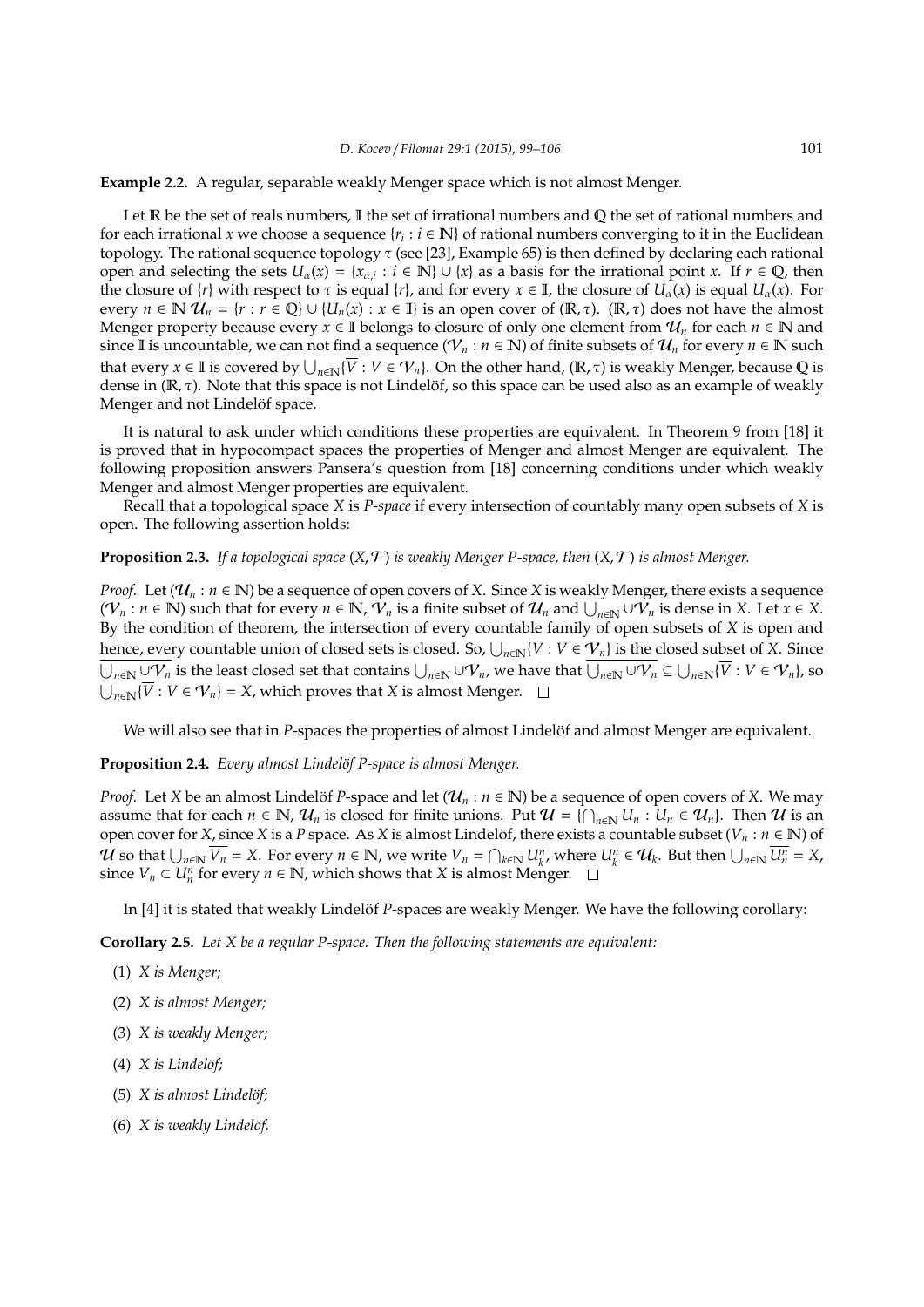We conclude this section with another condition under which the properties of almost Menger and weakly Menger are equivalent. Recall that a family V of subsets of a topological space *X* is locally finite refinement of a family  $\mathcal U$  of subsets of *X* if for every  $V \in \mathcal V$  there exists  $U \in \mathcal U$  such that  $V \subset U$  and for every point  $x \in X$  there exists a neighborhood of x which intersects only finitely many elements of  $\mathcal V$ . We say that a topological space *X* is *d-paracompact* if every dense family of subsets of *X* has a locally finite refinement.

## **Proposition 2.6.** *If a topological space X is weakly Menger and d-paracompact, then X is almost Menger.*

*Proof.* Let  $(\mathcal{U}_n : n \in \mathbb{N})$  be a sequence of open covers of *X*. Since *X* is weakly Menger, there exists a sequence  $(V_n : n \in \mathbb{N})$  such that for every  $n \in \mathbb{N}$ ,  $V_n$  is a finite subset of  $\mathcal{U}_n$  and  $\bigcup_{n \in \mathbb{N}} \cup V_n$  is dense in X. By the assumption,  $\{V_n : n \in \mathbb{N}\}\$  has a locally finite refinement W. Then  $\bigcup W = \bigcup_{n \in \mathbb{N}} \cup V_n$  and therefore  $\overline{\bigcup W}=\overline{\bigcup_{n\in \mathbb{N}}\cup V_n}.$  As  $W$  is a locally finite family, we have that  $\overline{\bigcup W}=\bigcup_{W\in W}\overline{W}.$  Since for every  $W\in W$ there exists  $n \in \mathbb{N}$  and  $V_W \in V_n$  so that  $W \subset V_W$ , we have that  $\bigcup_{n \in \mathbb{N}} \{\overline{V} : V \in V_n\} = X$ , so we showed that *X* is almost Menger.

# **3. Subspaces and products**

It is known that Lindelöf property is preserved under closed subsets. Almost Menger and weakly Menger properties are not invariant with respect to closed subspaces as the following examples will show.

**Example 3.1.** A closed subspace of an almost Menger space which is not almost Menger.

If ( $\mathbb{R}, \tau'$ ) is the pointed rational extension of  $\mathbb{R}$  (see Example 2.1), then the set of irrational points II with the topology τ' restricted to II is the closed subspace of almost Menger space and it is not almost Menger, because every  $x \in \mathbb{I}$  is clopen in  $\mathcal{T}'$  restricted to  $\mathbb{I}$ .

**Example 3.2.** A closed subspace of a weakly Menger space which is not weakly Menger.

If  $(\mathbb{R}, \tau)$  is the same topological space as in Example 2.2, then the set of irrational points I with the topology  $\tau$  restricted to I is the closed subspace of weakly Menger space and it is not weakly Menger, because it is uncountable discrete space.

In [22] it is shown that almost Lindelöf property is preserved under clopen subsets and that weakly Lindelöf property is closed under regularly closed subsets. We can ask ourselves if the analogous statements hold in the case of almost Menger and weakly Menger properties.

**Proposition 3.3.** *Every clopen subset of an almost Menger space is almost Menger.*

*Proof.* Let *F* be a clopen subset of almost Menger space *X* and let  $(\mathcal{U}_n : n \in \mathbb{N})$  be a sequence of open covers of *F*. Then  $V_n = \{\hat{U}_n\} \cup \{X \setminus F\}$  is an open cover of *X* for every  $n \in \mathbb{N}$ . Since *X* is almost Menger, there exist finite subsets  $V'_n$  of  $V_n$  for each  $n \in \mathbb{N}$  so that  $\bigcup_{n \in \mathbb{N}} {\{\overline{V} : V \in V'_n\}} = X$ . But  $X \setminus F$  is clopen, so  $\overline{X \setminus F} = X \setminus F$ and  $\bigcup_{n\in\mathbb{N}} {\{\overline{V} : V \in \mathcal{V}'_n, V \neq X \setminus F\}}$  covers *F*.

# **Proposition 3.4.** *Every regularly closed subset of a weakly Menger space is weakly Menger.*

*Proof.* Let *F* be a regularly closed subset of weakly Menger space *X* and let ( $\mathcal{U}_n : n \in \mathbb{N}$ ) be a sequence of open covers of  $\overline{X}$ . Then  $V_n = \{U_n\} \cup \{X \setminus F\}$  is an open cover of *X* for every  $n \in \mathbb{N}$ . Since *X* is weakly Menger, there exist finite subsets  $V_n$  of  $V_n$  for every  $n \in \mathbb{N}$  so that  $\bigcup_{n \in \mathbb{N}} \cup V_n$  is dense in *X*. Put  $\mathcal{V}^{'} = \bigcup_{n \in \mathbb{N}} \{V : V \in \mathcal{V}_{n}', V \neq X \setminus F\}.$  Then  $\overline{\mathcal{V}' \cup (X \setminus F)} = X$ . Since  $F = \overline{int(F)}$ , we have that  $int(F) \cap (\overline{X \setminus F}) = \emptyset$ , so  $int(F) \subset \overline{V'}$  and  $F = \overline{int(F)} \subset \overline{V'}$ .

The productivity of the weakly Menger property is considered in [4], so we now investigate only the problem of productivity of almost Menger property. The following example shows that the product of almost Menger spaces is not always almost Menger.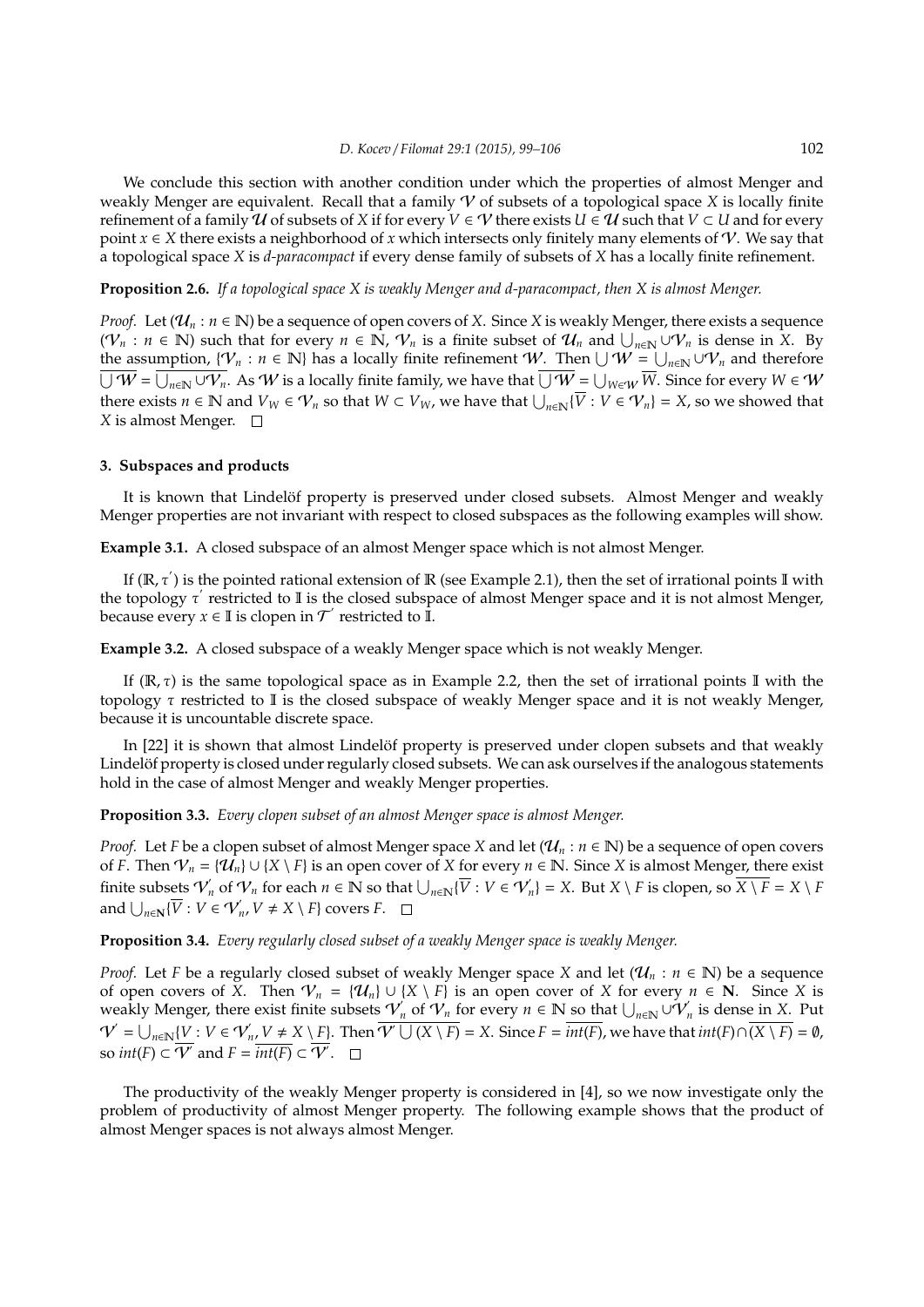**Example 3.5.** An almost Menger space *X* such that *X* 2 is not almost Menger.

Let S be the Sorgenfrey line and let R be the set of reals. If *i* : S  $\rightarrow \mathbb{R}$  is the identity map and *X* ⊂ R then by *X*<sub>S</sub> we denote *i*<sup>−1</sup>(*X*) (see [20]). Lelek showed in [16] that for every Lusin set *L* in ℝ, *L*<sub>S</sub> is Menger and, therefore, almost Menger, but if *L* satisfies that  $(L \times L) \cap \{(x, y) : x + y = 0\}$  is uncountable, then  $L_s \times L_s$  is not Menger and since  $S \times S$  is regular and every subspace of a regular space is regular, we have that the square of *L*<sub>s</sub> is regular and not Menger. Hence, *L*<sub>s</sub><sup>2</sup> is not almost Menger.

In  $[22]$  it is proved that the product of an almost Lindel of space and a compact space is almost Lindel  $\delta$ f. Recall that a topological space *X* is almost compact if for every open cover  $U$  of *X* there exists a finite subset *V* of *U* such that  $\bigcup \{\overline{V} : V \in \mathcal{V}\}\)$  covers *X* (Note that the notions of almost compact and weakly compact spaces are equivalent). The following statement holds:

**Theorem 3.6.** *If X is almost Menger, and Y is almost compact, then X* × *Y is almost Menger.*

*Proof.* Let  $(\mathcal{U}_n : n \in \mathbb{N})$  be a sequence of open covers of  $X \times Y$ . Then for each  $n \in \mathbb{N}$  there exist open covers  $V_n$  and  $W_n$  of *X* and *Y*, respectively, such that  $U_n = V_n \times W_n$ . Considering that *Y* is almost compact there exists a sequence  $(A_n : n \in \mathbb{N})$  of finite subsets of  $W_n$  such that  $\bigcup \{ \overline{A} : A \in A_n \}$  covers  $Y$  for each  $n \in \mathbb{N}$ . Since *X* is almost Menger, there exist finite subsets  $\mathcal{V}'_n$  of  $\mathcal{V}_n$  so that  $\bigcup_{n\in\mathbb{N}}\{\overline{V}: V\in \mathcal{V}'_n\} = X$ . Put  $\mathcal{R}_n = \mathcal{V}'_n \times A_n$ . Then for each  $n \in \mathbb{N}$ ,  $\mathcal{R}_n$  is a finite subset of  $\mathcal{U}_n$  and we will show that  $\bigcup_{n\in\mathbb{N}}\{\overline{R}:R\in\mathcal{R}_n\}=X\times Y$ .

Let  $(x, y) \in X \times Y$ . Then there exist  $n \in \mathbb{N}$  and  $V \in V'_n$  so that  $x \in \overline{V}$ . There is also  $W \in A_n$  so that  $y \in \overline{W}$ . That implies  $(x, y) \in \overline{V} \times \overline{W} = \overline{V \times W}$  which concludes the proof.  $\Box$ 

Many mathematicians tried to characterize spaces that are productively Lindelöf and studied the relationship between those spaces and Menger spaces (see [24], [25]). K. Alster in [1] defined a topological space that is productively Lindelöf in the following way: Call a family  $\mathcal F$  of  $G_\delta$  subsets of a space  $X$  a  $G_\delta$ *compact* cover if there is for each compact subset *K* of *X* a set  $F \in \mathcal{F}$  such that  $K \subseteq F$ . We say that a space *X* is an *Alster space* if each  $G_{\delta}$  compact cover of the space has a countable subset that covers *X*.

We define the almost version of Alster space.

**Definition 3.7.** We say that a topological space *X* is *almost Alster* if each  $G_{\delta}$  compact cover of *X* has the countable subset  $V$  such that  $\bigcup \{\overline{V} : V \in V\} = X$ .

**Problem 3.8.** *Find a topological space which is almost Alster and not Alster.*

The following statement holds:

**Theorem 3.9.** If X and Y are almost Alster spaces, then  $X \times Y$  is an almost Alster space.

*Proof.* Let *X* and *Y* be almost Alster spaces and let U be a  $G_{\delta}$  compact cover of  $X \times Y$ . Then for every compact subsets *K* of *X* and *C* of *Y* there exist, respectively,  $G_{\delta}$  subsets  $G(K)$  and  $H(C)$  of *X* and *Y*, respectively, such that *K* ⊂ G(*K*) and *C* ⊂ H(*C*) and, since *K* × *C* is compact, we can find *U* ∈ *U* so that G(*K*) × H(*C*) ⊂ *U*. Notice that  ${G(K) : K \subset X}$  compact} and  ${H(C) : C \subset X}$  compact} are  $G_\delta$  compact covers of *X* and *Y*, respectively. Then there exist sequences ( $K_n : n \in \mathbb{N}$ ) and ( $C_m : m \in \mathbb{N}$ ) of compact subsets of *X* and *Y*, respectively, so that  $\bigcup_{n\in\mathbb{N}}\overline{G(K_n)} = X$  and  $\bigcup_{m\in\mathbb{N}}\overline{H(C_m)} = Y$ . For every  $n \in \mathbb{N}$  and every  $m \in \mathbb{N}$  we can find  $U_{nm} \in \mathcal{U}$  such that  $G(K_n) \times H(C_m) \subset U_{nm}$ . We claim that  $\bigcup_{n,m \in \mathbb{N}} \overline{U_{nm}} = X \times Y$ . Indeed, let  $(x, y) \in X \times Y$ . Then we can choose  $n \in \mathbb{N}$  and  $m \in \mathbb{N}$  such that  $x \in \overline{G(K_n)}$  and  $y \in \overline{H(C_m)}$ , so  $(x, y) \in \overline{G(K_n)} \times \overline{H(C_m)} = \overline{G(K_n) \times H(C_m)} \subset \overline{U_{nm}}$ , so  $(x, y) ∈ U_{nm}.$  □

It is known that the Alster property implies the Menger property. The analogous statement holds for almost versions of these notions.

**Theorem 3.10.** *If X is an almost Alster space, then X is almost Menger.*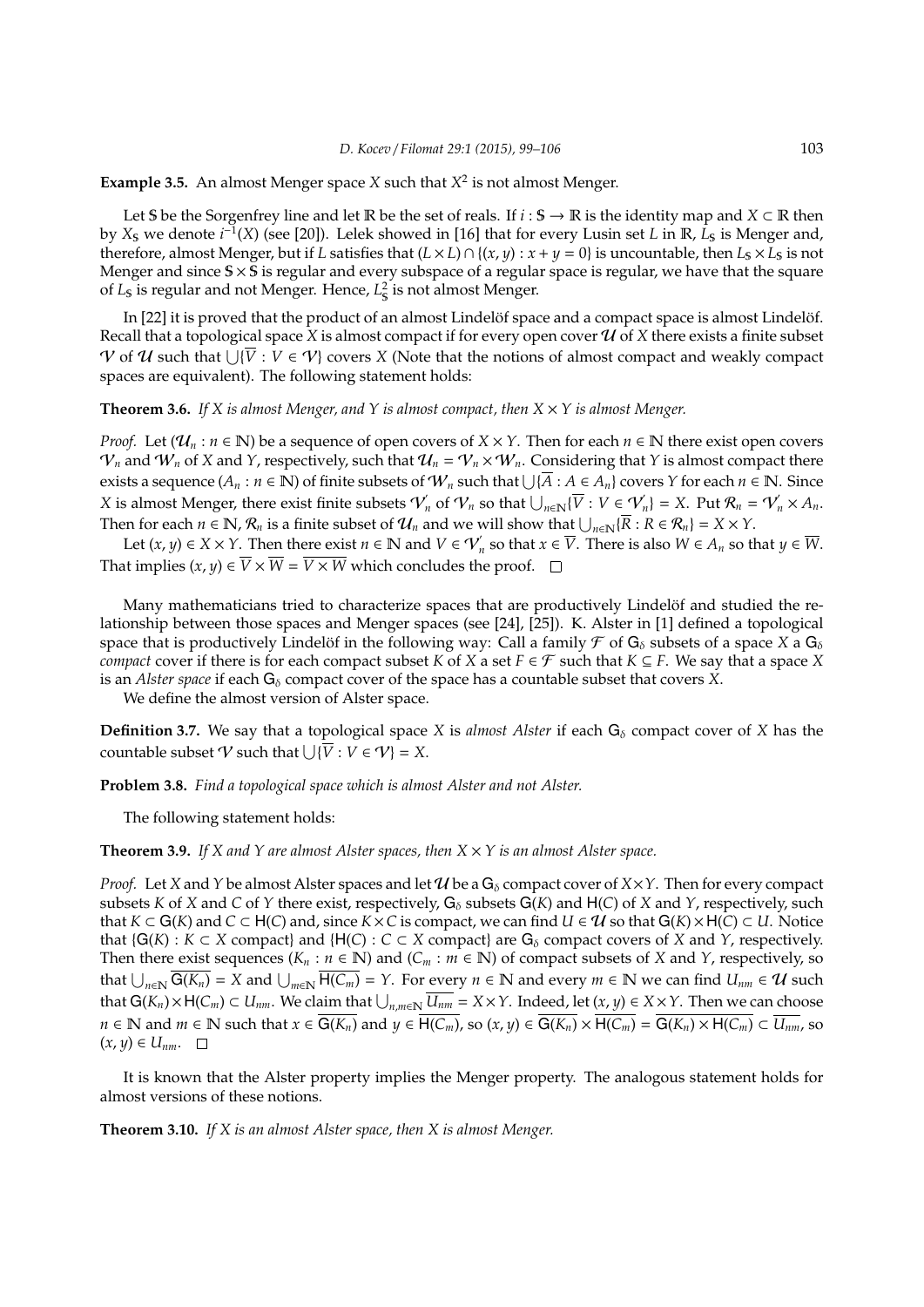*Proof.* Let  $(\mathcal{U}_n : n \in \mathbb{N})$  be a sequence of open covers of *X*. We may assume that for every  $n \in \mathbb{N}$   $\mathcal{U}_n$  is closed for finite unions. Put  $\mathcal{U} = \{\bigcap_{n\in\mathbb{N}} U_n : U_n \in \mathcal{U}_n\}$ . Members of  $\mathcal{U}$  are  $G_\delta$  sets and  $\mathcal{U}$  is a cover for *X*. If *K* is a compact subset of *X*, then there exists a finite subset  $V$  of  $U$  such that  $K \subset \bigcup V$ . Since *X* is almost Alster, we can pick a countable subset  $\{A_n : n \in \mathbb{N}\}\$  of  $\mathcal{U}$  so that  $X \subset \bigcup_{n \in \mathbb{N}} \overline{A_n}$ . Let  $A_n = \bigcap_{k \in \mathbb{N}} U_k^n$ , where  $U_k^n \in \mathcal{U}_k$  for every  $n \in \mathbb{N}$  and denote  $B_n = U_n^n \in \mathcal{U}_n$ . We shall prove that  $X \subseteq \bigcup_{n \in \mathbb{N}} \overline{B_n}$ . We have that  $A_n \subset B_n$ for every  $n \in \mathbb{N}$  and hence,  $\overline{A_n} \subset \overline{B_n}$  for every  $n \in \mathbb{N}$ . Therefore,  $X \subset \bigcup_{n \in \mathbb{N}} \overline{A_n} \subset \bigcup_{n \in \mathbb{N}} \overline{B_n}$ .

**Corollary 3.11.** *If X is almost Alster, then X is almost Menger in all finite powers.*

In [4] the Alster property is characterized in the terms of selection principles. In the similar way we show the connection between the notion of almost Alster and selection principles.

We need the following notation (see [1], [4]):

- $G_K$ : The family consisting of sets U where X is not in U, each element of U is a  $G_\delta$  set, and for each compact set *C*  $\subset$  *X* there is a *U*  $\in$  *U* such that *C*  $\subseteq$  *U*.
- G: The family of all covers U of the space X for which each element of U is a  $G_{\delta}$  set.
- $G_{\Omega}$ : The family of all covers  $U \in G$  such that for every finite subset *F* of *X* there exists  $U \in U$  containing *F*.

We also define the following classes of covers:

 $\overline{G}$ : The family consisting of sets  $\bm{\mathcal{U}}$  such that every  $U\in\bm{\mathcal{U}}$  is  $\mathsf{G}_\delta$  set and  $\bigcup\{\overline{U}:U\in\bm{\mathcal{U}}\}=X.$ 

 $\overline{\mathcal{G}_{\Omega}}$ : The family of all sets  $\mathcal{U} \in \overline{\mathcal{G}}$  such that for every finite subset *F* of *X* there exists  $U \in \mathcal{U}$  so that  $F \subset U$ .

**Proposition 3.12.** *For a topological space X the following statements are equivalent:*

- (1) *X is almost Alster;*
- (2) *X satisfies the selection hypothesis*  $S_1(G_K, \overline{G})$ *;*
- (3) *X satisfies the selection hypothesis*  $S_1(G_K, \overline{G_{\Omega}})$ *.*

*Proof.* (1)  $\implies$  (2): Let  $(\mathcal{U}_n : n \in \mathbb{N})$  be a sequence of elements from  $\mathcal{G}_K$  and put  $\mathcal{U} = \{ \cap U_n : U_n \in \mathcal{U}_n \}$ . Then  $U$  is a cover of *X* such that his elements are  $G_{\delta}$  sets and for every compact subset *K* of *X* there exists  $U \in U$ such that  $K \subset U$ . By assumption, we can find a countable subset  $\mathcal V$  of  $\mathcal U$  so that  $\bigcup \{\overline V: V \in \mathcal V\} = X$ . Put  $V_n = \bigcap_{k \in \mathbb{N}} U_{k'}^n$ , where  $U_k^n \in \mathcal{U}_k$ . Then  $U_n^n \in \mathcal{U}_n$  and  $\bigcup_{n \in \mathbb{N}} \overline{U_n^n} = X$ , so X satisfies  $S_1(\mathcal{G}_K, \overline{\mathcal{G}})$ .

(2)  $\implies$  (1): Let *U* be a cover of *X* consisting of G<sub>δ</sub> sets such that for every compact subset *K* of *X* there exists *U* ∈ *U* so that *K* ⊂ *U*. Let  $\mathcal{U}_n = \mathcal{U}$  for every  $n \in \mathbb{N}$ . By (2), we can choose  $U_n \in \mathcal{U}$  for every  $n \in \mathbb{N}$ such that  $\bigcup_{n\in\mathbb{N}} U_n = X$ , so *X* is almost Alster.

(2) =⇒ (3): Since the finite power of almost Alster spaces is almost Alster, we have that if *X* satisfies  $S_1(G_K, \overline{G})$ , then  $X^k$  also satisfies  $S_1(G_K, \overline{G})$  for every  $k \in \mathbb{N}$ . Let  $(\mathcal{U}_n : n \in \mathbb{N})$  be a sequence of covers from  $\mathcal{G}_K$ . Then  $\{(U)^k : U \in \mathcal{U}_n\}$  is a sequence of  $\mathcal{G}_K$  covers of  $X^k$ , so we can choose  $U_n \in \mathcal{U}_n$  for every  $n \in \mathbb{N}$  such that  $\bigcup_{n\in\mathbb{N}}\overline{(U_n)^k}=X^k$ . Put  $F=(x_1,x_2,...,x_k)\in X^k$ . Then there exists  $n\in\mathbb{N}$  such that  $(x_1,x_2,...,x_k)\in\overline{(U_n)^k}$  and therefore, for every *i* from 1 to *k*,  $x_i$  ∈  $\overline{U_n}$ . That implies  $F$  ⊂  $\overline{U_n}$ , so *X* satisfies  $S_1(G_K, \overline{G_\Omega})$ . □

In [4] the following class of covers was defined:

 $\mathcal{G}_{\Gamma}$ : The set of covers  $\mathcal{U} \in \mathcal{G}$  which are infinite, and each infinite subset of  $\mathcal{U}$  is a cover of X.

We define the following class of covers:

 $\mathcal{G}_{\overline{\Gamma}}$ : The set of all covers  $\mathcal{U} \in \mathcal{G}$  which are infinite, and for every  $x \in X$  the set  $\{U \in \mathcal{U} : x \notin \overline{U}\}$  is finite.

In [4] it is proved that a topological space that satisfies the selection hypothesis  $S_1(G_K, G_\Gamma)$  is productively Menger. In the same manner we prove the following statement: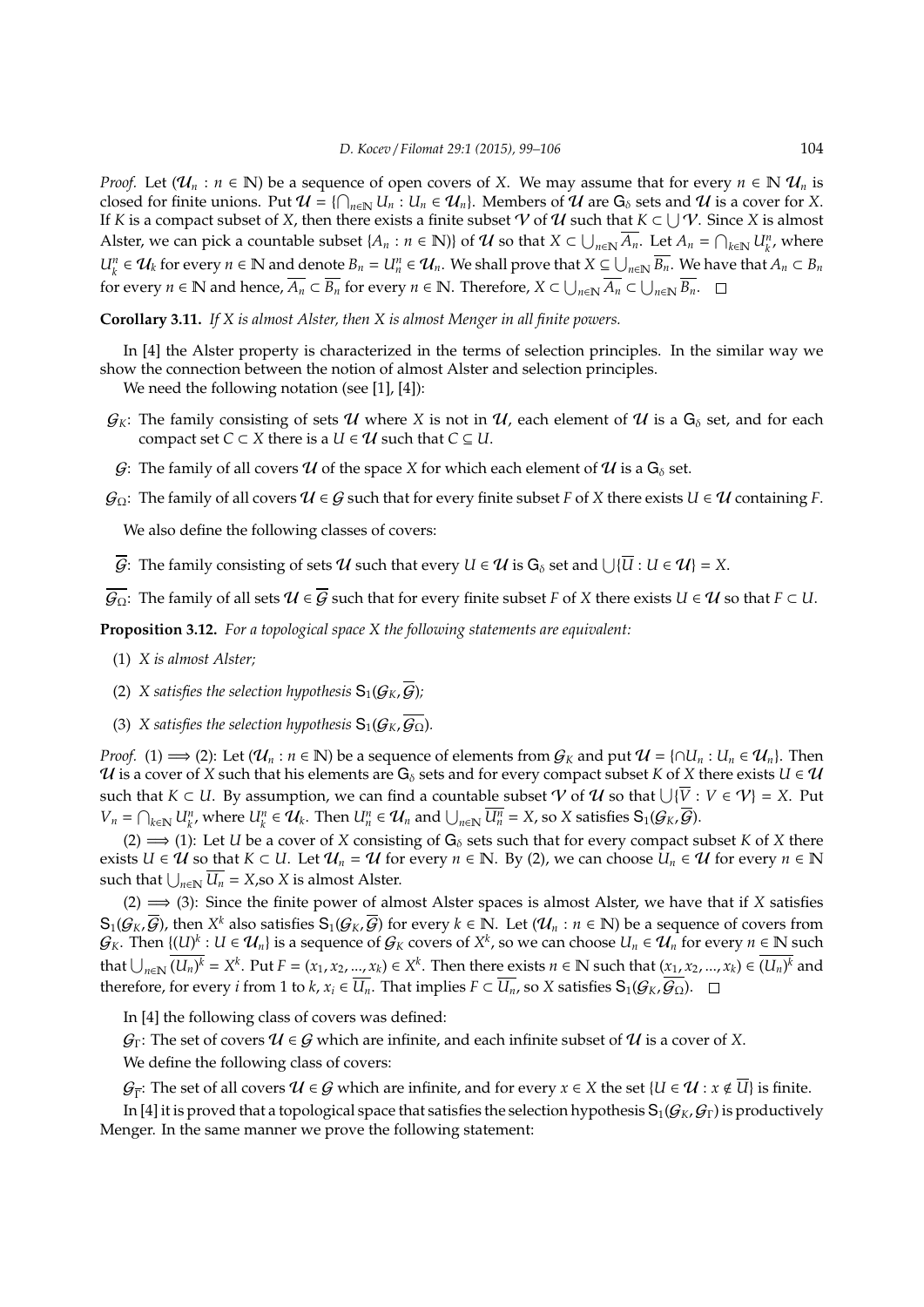**Theorem 3.13.** If X satisfies the selection hypothesis  $S_1(G_K, G_{\overline{\Gamma}})$  and Y is almost Menger, then  $X \times Y$  is almost *Menger.*

*Proof.* Let  $(\mathcal{U}_n : n \in \mathbb{N})$  be a sequence of open covers of  $X \times Y$ . We may assume that for each  $n \in \mathbb{N}$ ,  $\mathcal{U}_n$  is closed for finite unions. Then for every compact subset *K* of *X* and every  $n \in \mathbb{N}$  there is  $G_\delta$  set  $\Phi_n(K)$  such that  $K \subset \Phi_n(K)$ . Then for every  $\gamma \in Y$  and every  $n \in \mathbb{N}$  there exists  $U \in \mathcal{U}_n$  so that  $\Phi_n(K) \times \{\gamma\} \subset U$ . Let  $W_n = {\Phi_n(K) : K \subset X}$ compact}. Then  $(W_n : n \in \mathbb{N})$  is a sequence of  $G_\delta$  compact covers, and since *X* satisfies the selection hypothesis  $\hat{S}_1(G_K, G_{\overline{\Gamma}})$ , we can find a sequence  $(K_n : n \in \mathbb{N})$  of compact subspaces of *X* so that every element *x* ∈ *X* belongs to  $\overline{\Phi_n(K_n)}$  for all but finitely many *n* ∈ N. Put  $S_n = \{V \subset Y : V$  open and there is *U* ∈  $\mathcal{U}_n$  such that  $\Phi_n(K_n) \times V \subset U$ }. Then  $(\mathcal{S}_n : n \in \mathbb{N})$  is a sequence of open covers of *Y*. As *Y* is almost  $M$ enger, we can choose for each  $n \in \mathbb{N}$  finite subsets  $\mathcal{V}_n$  of  $\mathcal{S}_n$ , so that  $\bigcup_{n \in \mathbb{N}}\{\overline{V}: V \in \mathcal{V}_n\}=Y$ . For every  $n \in \mathbb{N}$ and every  $V \in \mathcal{V}_n$  we pick  $U_V \in \mathcal{U}_n$  so that  $\Phi_n(K_n) \times V \subset U_V$ . We claim that  $\bigcup_{n \in \mathbb{N}} \{ \overline{U_V} : V \in \mathcal{V}_n \} = X \times Y$ . Indeed, let  $(x, y) \in X \times Y$ . Then there is  $n_0 \in \mathbb{N}$  such that for every  $n \ge n_0$ ,  $x \in \overline{\Phi_n(K_n)}$  and there exist  $n_1 \ge n_0$ and  $V \in \mathcal{V}_{n_1}$  so that  $y \in \overline{V}$ . That implies  $(x, y) \in \overline{\Phi_{n_1}(K_{n_1})} \times \overline{V} \subset \overline{U_V}$ , where  $U_V \in \mathcal{U}_{n_1}$ .

#### **4.** *D***-spaces**

The properties of *D*-spaces are explored by several authors (see survey [13]), but there are problems which remained unsolved for many years. It is still unknown whether Lindelöf spaces are *D*-spaces. However, recently Aurichi in [3] showed that Menger spaces are *D*-spaces. We shall prove the analogous statement for almost Menger spaces.

We say that a topological space  $(X, \tau)$  is a *D-space* (see [11]) if for every function  $f : X \to \tau$  such that *x* ∈ *f*(*x*) which is called neighborhood assignment, there exists a closed and discrete subspace *D* of *X* such that  $\bigcup_{x \in D} f(x) = X$ .

We introduce the following notion:

**Definition 4.1.** We say that a topological space  $(X, \tau)$  is an *almost D-space* if for every function  $f : X \to \tau$ such that *x* ∈ *f*(*x*), there exists a closed and discrete subspace *D* of *X* such that  $\bigcup_{x \in D} \overline{f(x)} = X$ .

**Problem 4.2.** *Find a topological space which is an almost D-space and not a D-space.*

In the proof of the following theorem, we use the notion of game corresponding to the almost Menger property, so we need to explain the notation.

Let  $\mathcal A$  and  $\mathcal B$  be classes of open covers of a topological space *X*. The symbol  $G_{fin}^{\omega}(\mathcal A,\mathcal B)$  denotes the following infinite game: For every *n* ∈ N, players *ONE* and *TWO* play an inning. In inning *n*, *ONE* chooses  $A_n \in \mathcal{A}$  and then *TWO* responds with a finite subset  $B_n$  of  $A_n$ . The play  $A_0, B_0, ..., A_n, B_n, ...$  is won by *TWO* if  ${B<sub>n</sub> : n ∈ ℕ} ∈ B$ . Otherwise, *ONE* wins.

In [5] it was proved that in Lindelöf spaces, the almost Menger property is equivalent to the statement that *ONE* does not have a winning strategy in the game  $G_{fin}^{\omega}(O,\overline{O})$ , so we will use that in order to prove the following statement.

#### **Theorem 4.3.** Let X be a Lindelöf space. If X is almost Menger, then X is an almost D-space.

*Proof.* Let  $(N(x) : x \in X)$  be a neighborhood assignment. Then  $\mathcal{U} = \{N(F) : F \subset X \text{ is finite}\}\)$ , where N(*F*) is an open subset of *X* which contains *F*, is an open cover of *X*. By theorem 28 from [5], *ONE* does not have the winning strategy in the game  $G^{\omega}_{fin}(O,\overline{O}).$  Let the first move of *ONE* be  $\mathcal{U}$  = { $\mathcal{N}(F_0)$ :  $F_0$ is a finite subset of *X*} and let *TWO* responds with  $N(F_0)$ . In the second inning, *ONE* chooses a cover  $U_1 = \{N(F_1) : F_1 = F \cup F_0, F \cap N(F_0) = \emptyset, F \text{ is a finite subset of } X\}$  and *ONE* responds with  $N(F_1)$ . In the inning *n*, *ONE* selects  $\mathcal{U}_n = \{N(F_n) : F_n = F_0 \cup F_1 \cup ... \cup F_{n-1} \cup F_r F \cap \bigcup_{i=0}^{n-1} N(F_i) = \emptyset, F$  is a finite subset of *X*} and *TWO* responds with N(*Fn*). Considering that *ONE* does not have a winning strategy in this game, there exists a sequence  $(F_n : n \in \mathbb{N})$  of finite subsets of *X* such that  $\bigcup_{n\in\mathbb{N}} \overline{N(F_n)} = X$ . Put  $D = \bigcup_{n\in\mathbb{N}} F_n$ . First note that for every finite subset *F* of *X*,  $\overline{N(F)}$  =  $\bigcup_{x\in F}\overline{N(x)}$ . By construction, it is obvious that *D* is closed and discrete and hence we proved our statement.  $\square$